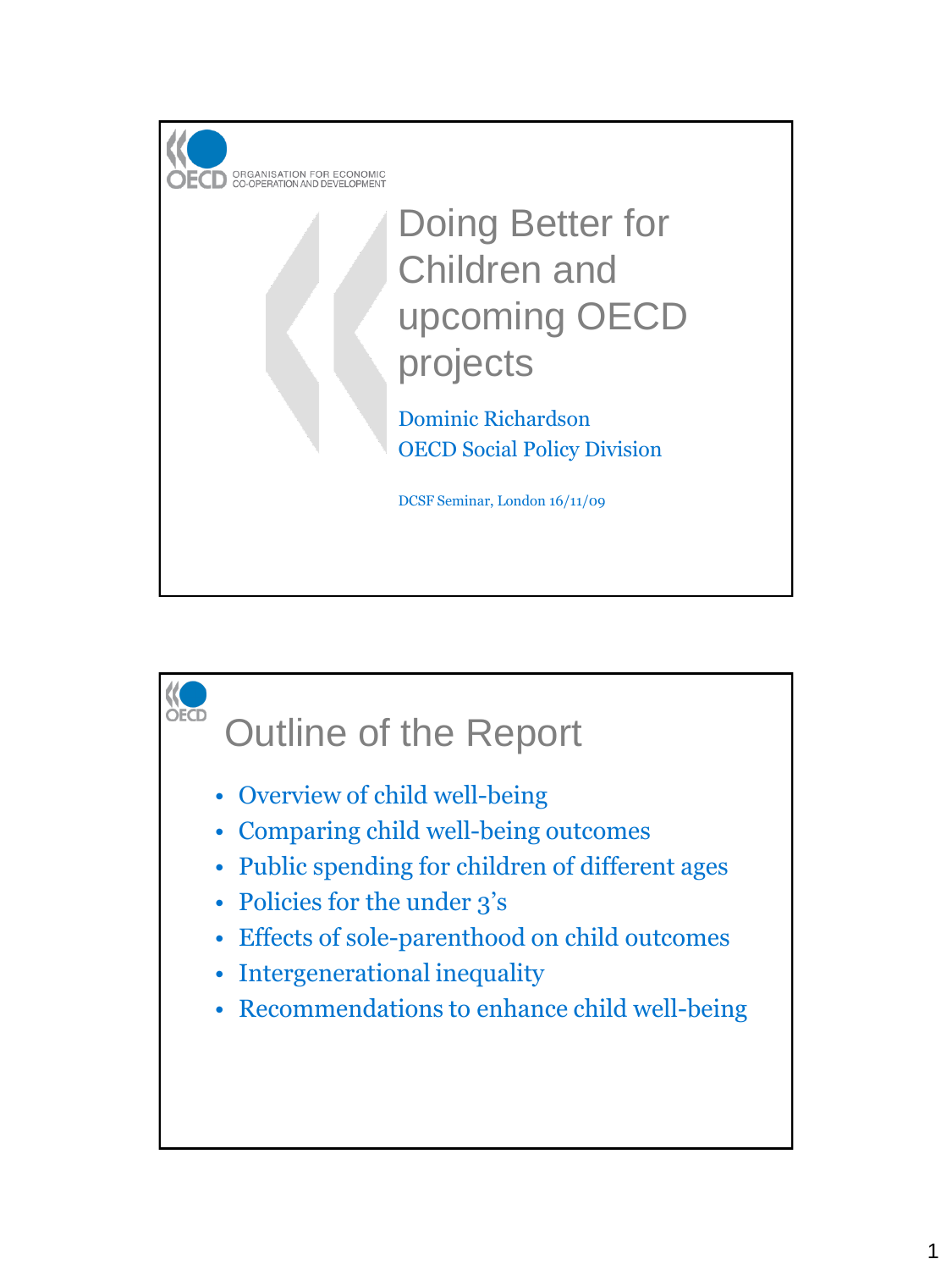

#### Dimensions of child well-being – no country does well across the board

|                       | Material well-<br>being | Housing and<br>environment | <b>Educational</b><br>well-being | <b>Health and</b><br>safety | Risky<br>behaviours | Quality of<br>school life |
|-----------------------|-------------------------|----------------------------|----------------------------------|-----------------------------|---------------------|---------------------------|
| Australia             | 15                      | $\overline{2}$             | 6                                | 14                          | 17                  | n.a.                      |
| Canada                | 14                      | n.a.                       | 3                                | 23                          | 10                  | 16                        |
| Denmark               | $\overline{2}$          | 6                          | 7                                | 4                           | 21                  | 8                         |
| France                | 10                      | 10                         | 23                               | 20                          | 12                  | 22                        |
| Germany               | 16                      | 18                         | 15                               | 9                           | 18                  | 9                         |
| Hungary               | 20                      | 21                         | 12                               | 11                          | 25                  | $\overline{7}$            |
| Ireland               | 17                      | 5                          | 5                                | 24                          | 19                  | 10                        |
| New Zealand           | 21                      | 14                         | 13                               | 29                          | 24                  | n.a.                      |
| Sweden                | 6                       | 3                          | 9                                | 3                           | 1                   | 5                         |
| <b>United Kingdom</b> | 12                      | 15                         | 22                               | 21                          | 28                  | 4                         |
| <b>United States</b>  | 23                      | 12                         | 25                               | 26                          | 15                  | 14                        |

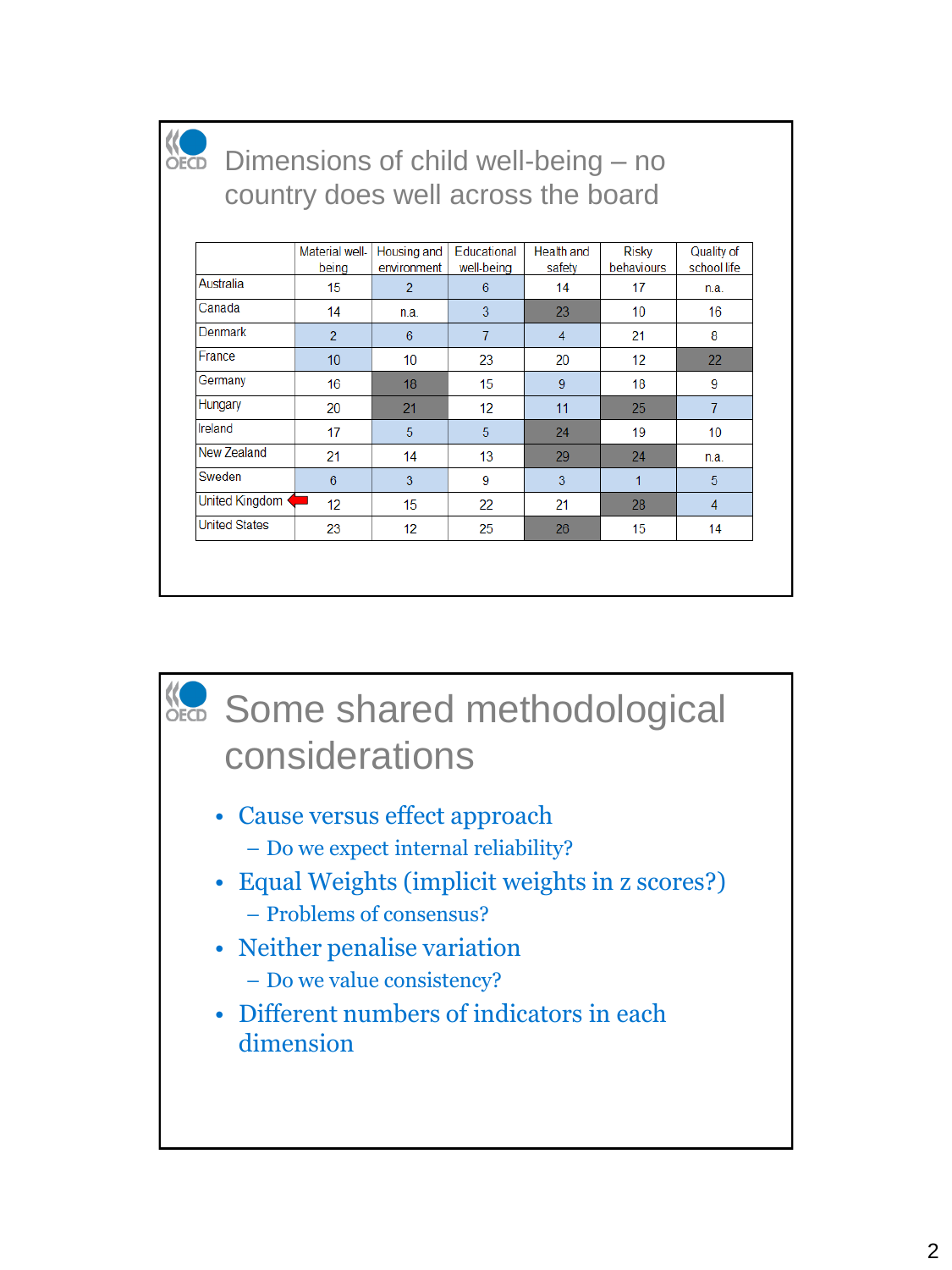

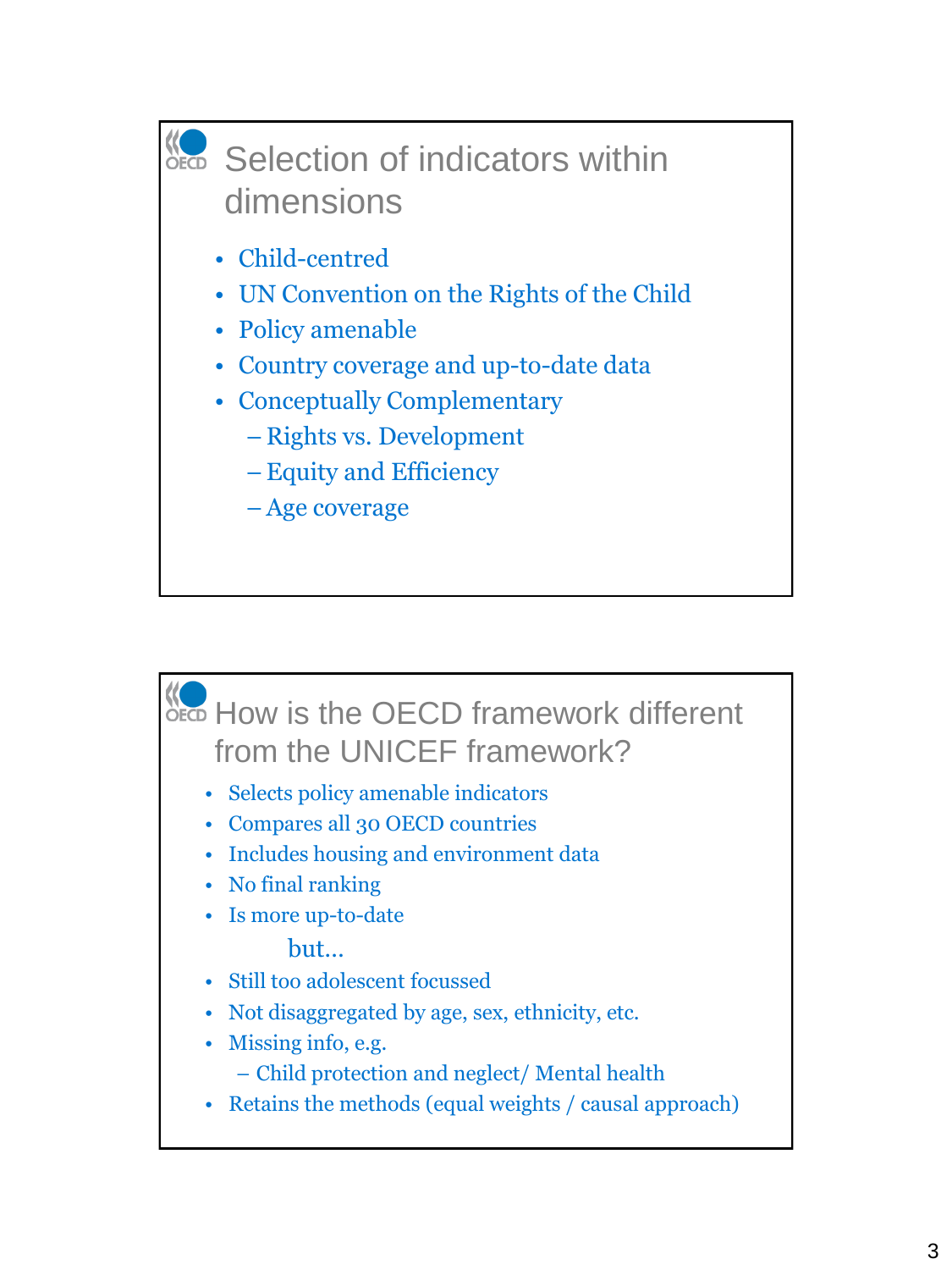

### Statistical coverage

|                                   |     |                   |         |                     | Age coverage |         |                       |     |         |
|-----------------------------------|-----|-------------------|---------|---------------------|--------------|---------|-----------------------|-----|---------|
|                                   |     | Early (0-5 years) |         | Mid (6 to 11 years) |              |         | Late (12 to 17 years) |     |         |
|                                   | Age | Sex               | Migrant | Age                 | Sex          | Migrant | Age                   | Sex | Migrant |
| Material well-being               |     |                   |         |                     |              |         |                       |     |         |
| Housing and<br>environment        |     |                   |         |                     |              |         |                       |     |         |
| <b>Educational well-</b><br>being |     |                   |         |                     |              |         |                       |     |         |
| Health and safety                 |     |                   |         |                     |              |         |                       |     |         |
| Risky behaviours                  |     |                   |         |                     |              |         |                       |     |         |
| Quality of school<br>life         |     |                   |         |                     |              |         |                       |     |         |

## **KO**<br>Statistical coverage

|                                   |                   | Age coverage |         |     |                     |         |     |                       |         |  |
|-----------------------------------|-------------------|--------------|---------|-----|---------------------|---------|-----|-----------------------|---------|--|
|                                   | Early (0-5 years) |              |         |     | Mid (6 to 11 years) |         |     | Late (12 to 17 years) |         |  |
|                                   | Age               | Sex          | Migrant | Age | Sex                 | Migrant | Age | Sex                   | Migrant |  |
| Material well-being               |                   |              |         |     |                     |         |     |                       |         |  |
| Housing and<br>environment        |                   |              |         |     |                     |         |     |                       |         |  |
| <b>Educational well-</b><br>being |                   |              |         |     |                     |         |     |                       |         |  |
| Health and safety                 |                   |              |         |     |                     |         |     |                       |         |  |
| Risky behaviours                  |                   |              |         |     |                     |         |     |                       |         |  |
| Quality of school<br>life         |                   |              |         |     |                     |         |     |                       |         |  |
|                                   |                   |              |         |     |                     |         |     |                       |         |  |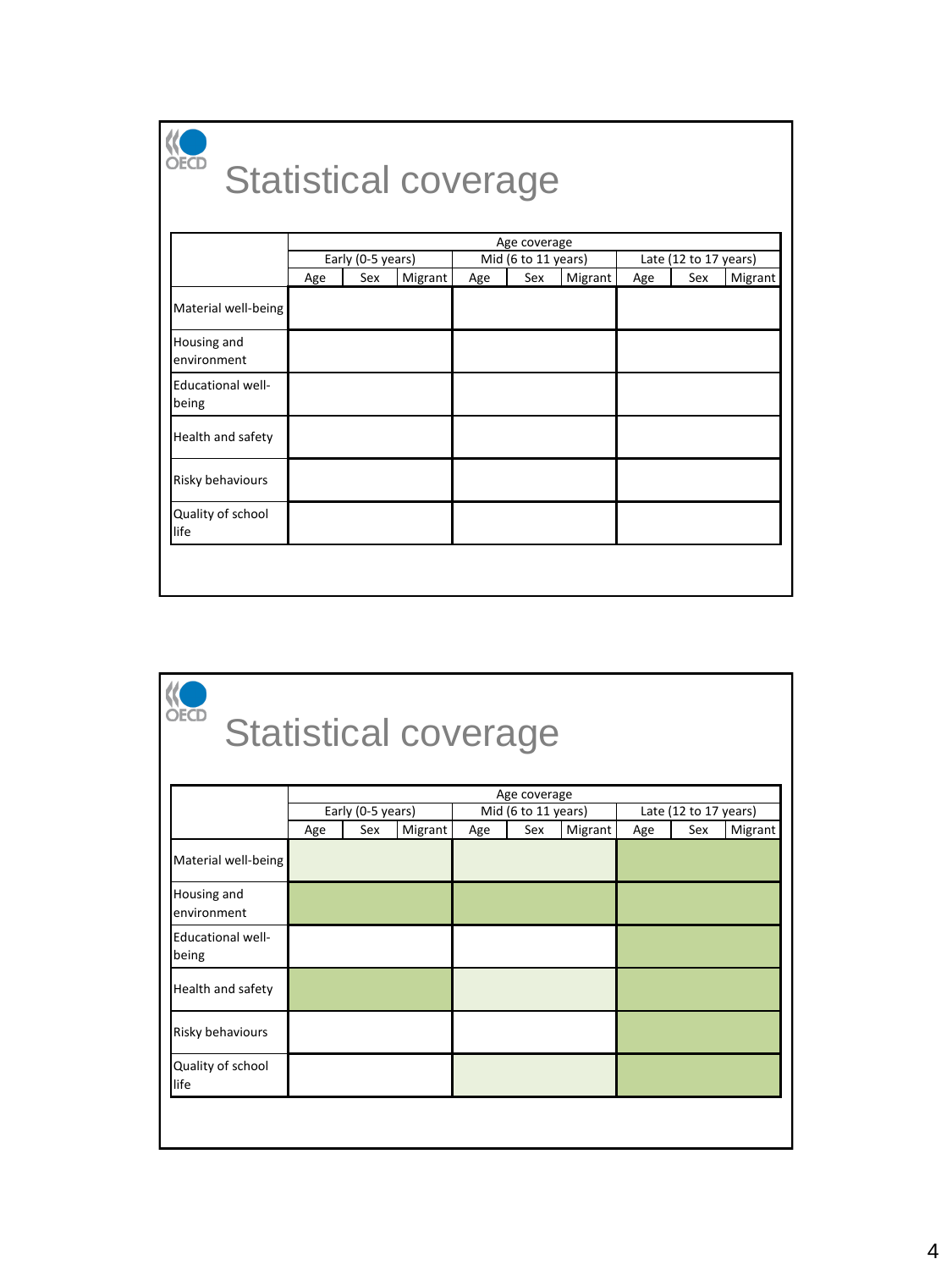

### Statistical coverage

|                                   |     | Age coverage      |         |     |                     |         |     |                       |         |  |
|-----------------------------------|-----|-------------------|---------|-----|---------------------|---------|-----|-----------------------|---------|--|
|                                   |     | Early (0-5 years) |         |     | Mid (6 to 11 years) |         |     | Late (12 to 17 years) |         |  |
|                                   | Age | Sex               | Migrant | Age | Sex                 | Migrant | Age | Sex                   | Migrant |  |
| Material well-being               |     |                   |         |     |                     |         |     |                       |         |  |
| Housing and<br>environment        |     |                   |         |     |                     |         |     |                       |         |  |
| <b>Educational well-</b><br>being |     |                   |         |     |                     |         |     |                       |         |  |
| Health and safety                 |     |                   |         |     |                     |         |     |                       |         |  |
| Risky behaviours                  |     |                   |         |     |                     |         |     |                       |         |  |
| Quality of school<br>life         |     |                   |         |     |                     |         |     |                       |         |  |

# **KO**<br>Statistical coverage

|                                   | Age coverage              |                           |                           |                           |                           |                           |                           |                           |                           |
|-----------------------------------|---------------------------|---------------------------|---------------------------|---------------------------|---------------------------|---------------------------|---------------------------|---------------------------|---------------------------|
|                                   |                           | Early (0-5 years)         |                           | Mid (6 to 11 years)       |                           |                           | Late (12 to 17 years)     |                           |                           |
|                                   | Age                       | Sex                       | <b>Migrant</b>            | Age                       | Sex                       | Migrant                   | Age                       | Sex                       | Migrant                   |
| Material well-being               | $\boldsymbol{\mathsf{x}}$ | $\boldsymbol{\mathsf{x}}$ | $\mathsf{x}$              | $\boldsymbol{\mathsf{x}}$ | $\boldsymbol{\mathsf{x}}$ | $\mathsf{x}$              | $\boldsymbol{\mathsf{x}}$ |                           |                           |
| Housing and<br>environment        |                           | $\overline{\mathsf{x}}$   | $\mathsf{x}$              |                           | $\mathsf{x}$              | $\boldsymbol{\mathsf{x}}$ |                           | $\boldsymbol{\mathsf{x}}$ | $\boldsymbol{\mathsf{x}}$ |
| <b>Educational well-</b><br>being |                           |                           |                           |                           |                           |                           | $\boldsymbol{\mathsf{x}}$ |                           |                           |
| Health and safety                 |                           |                           | $\boldsymbol{\mathsf{x}}$ | ✓                         |                           | $\boldsymbol{\mathsf{x}}$ |                           |                           | $\mathsf{x}$              |
| Risky behaviours                  |                           |                           |                           |                           |                           |                           |                           |                           | $\mathbf x$               |
| Quality of school<br>life         |                           |                           |                           |                           |                           | $\boldsymbol{\mathsf{x}}$ |                           |                           | $\mathsf{x}$              |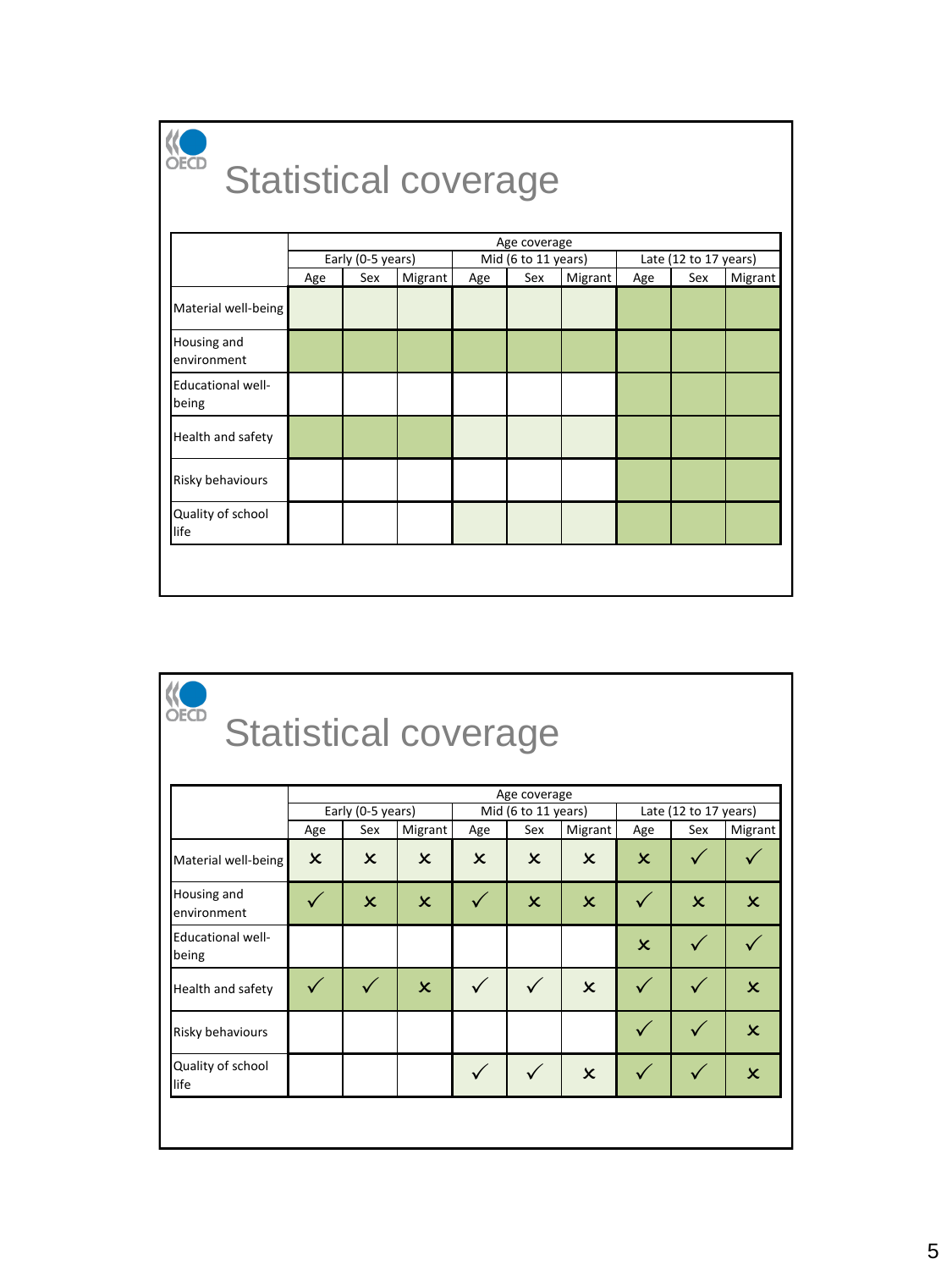

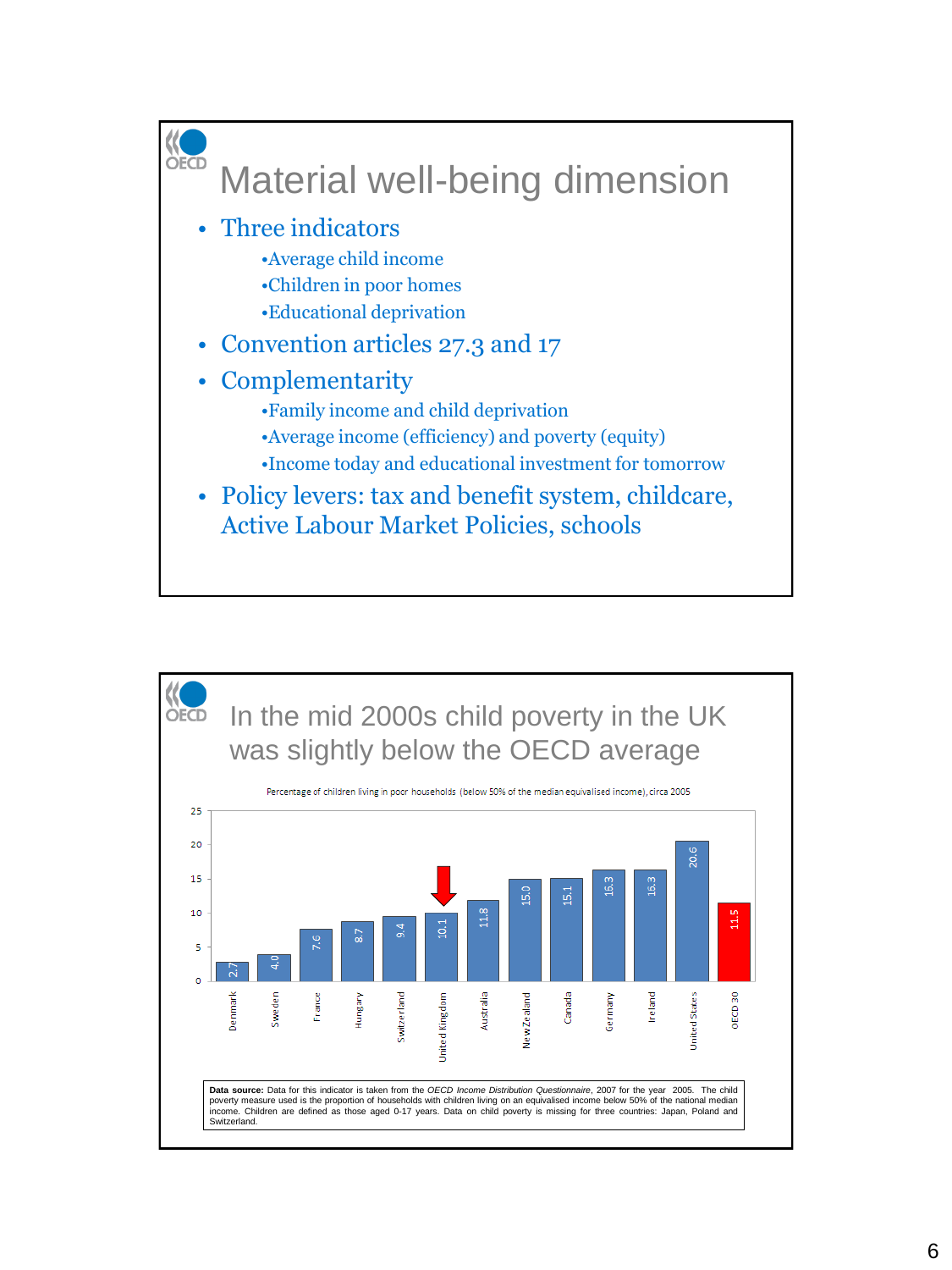

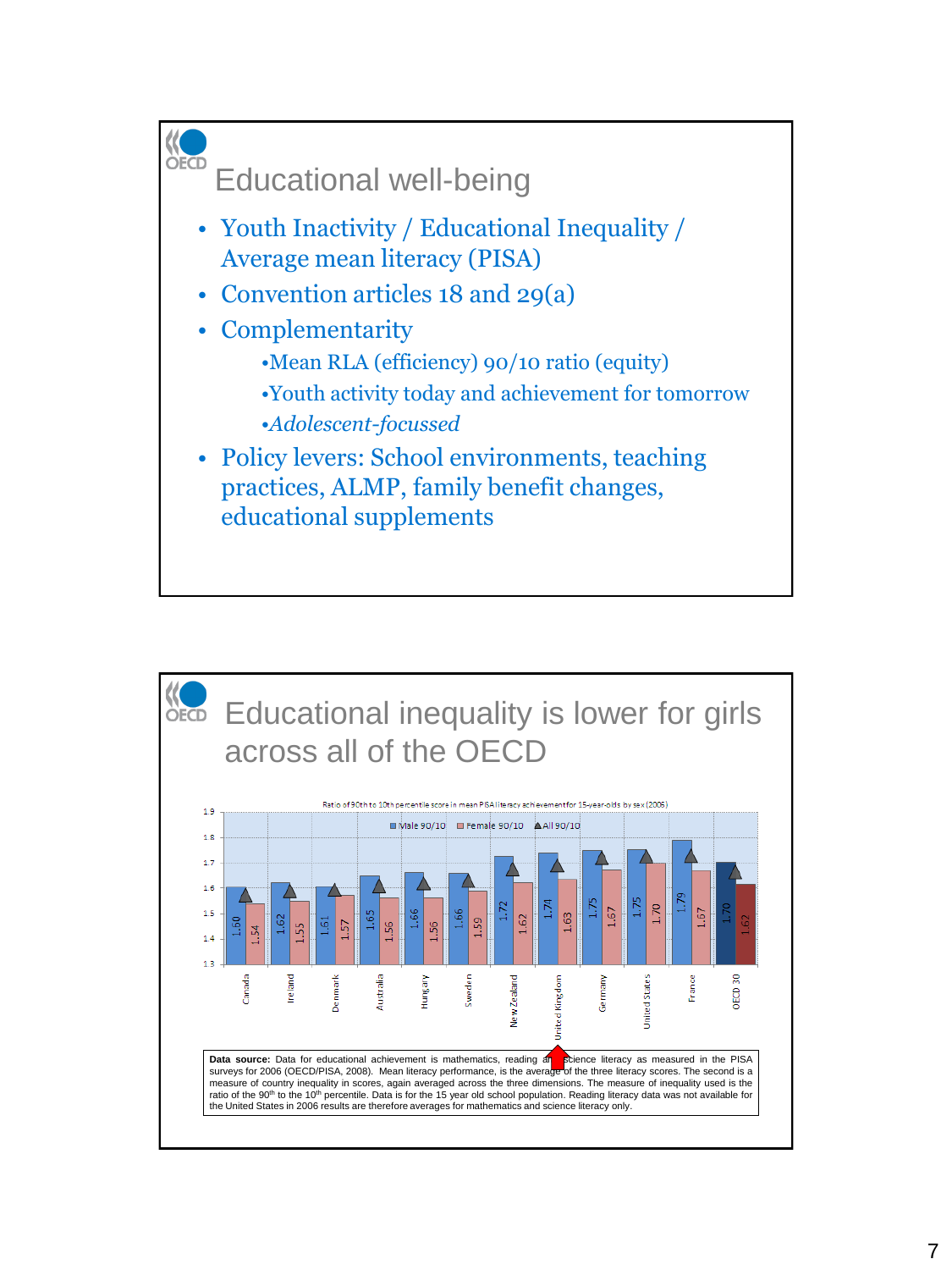

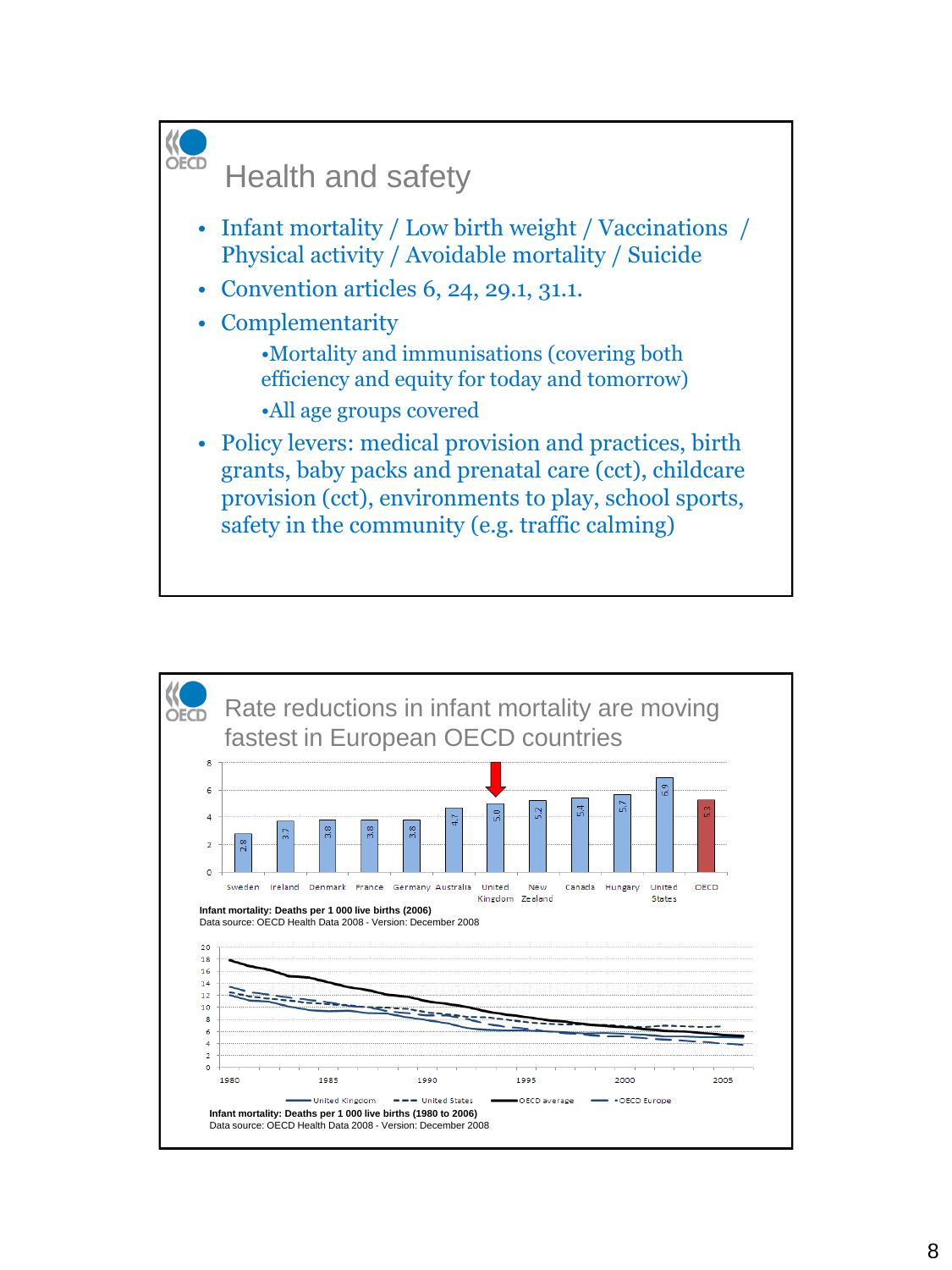

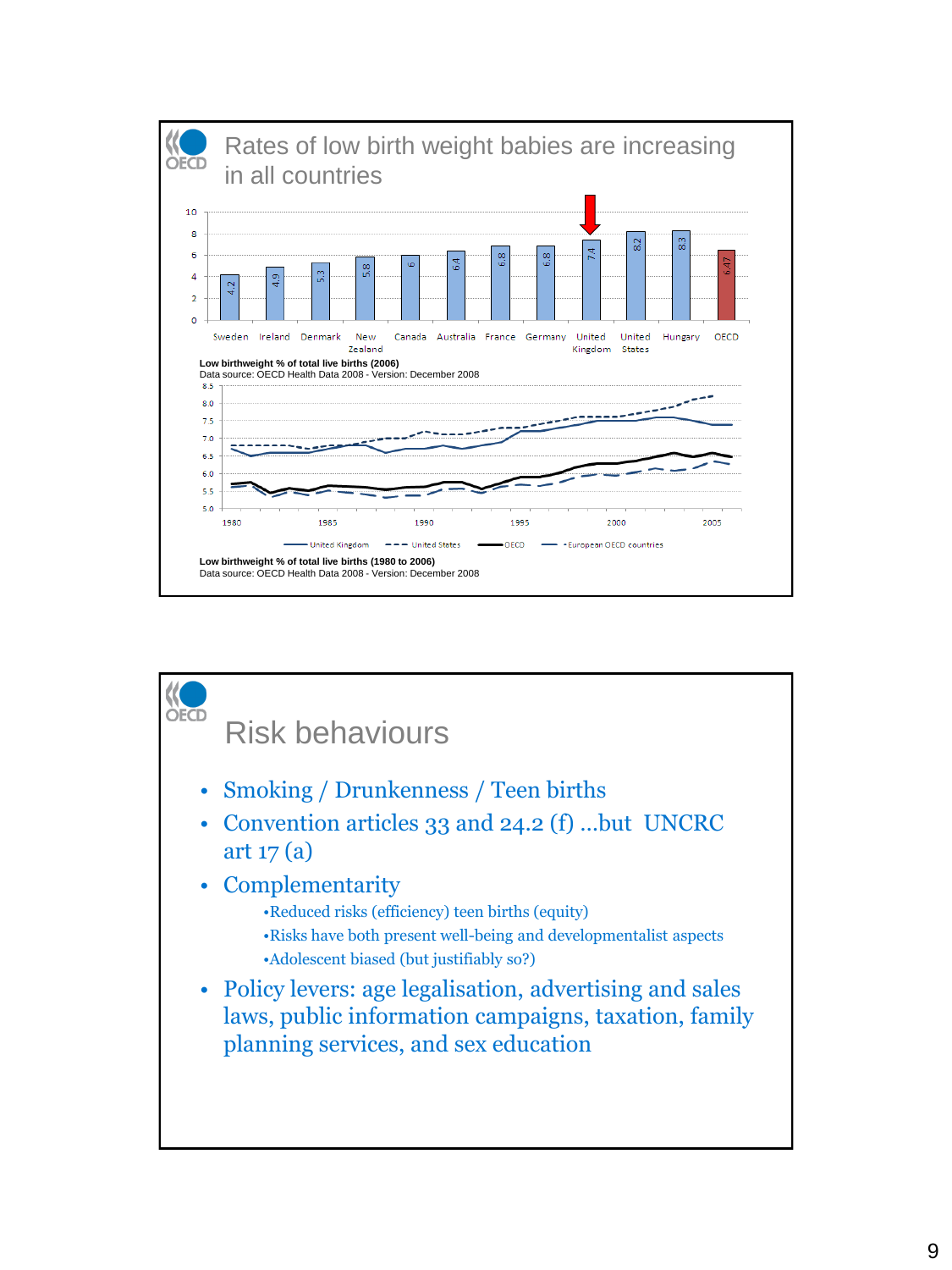

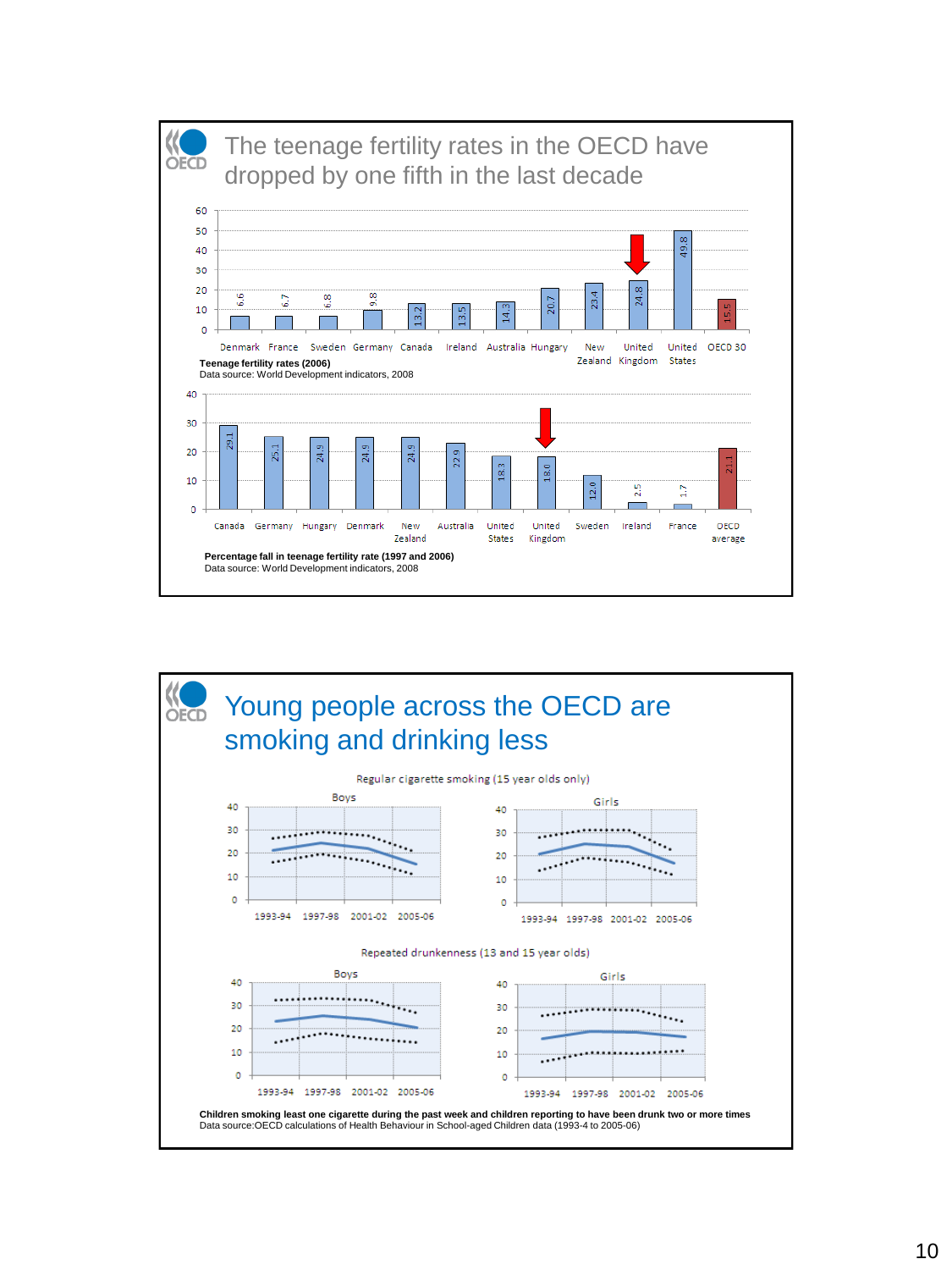

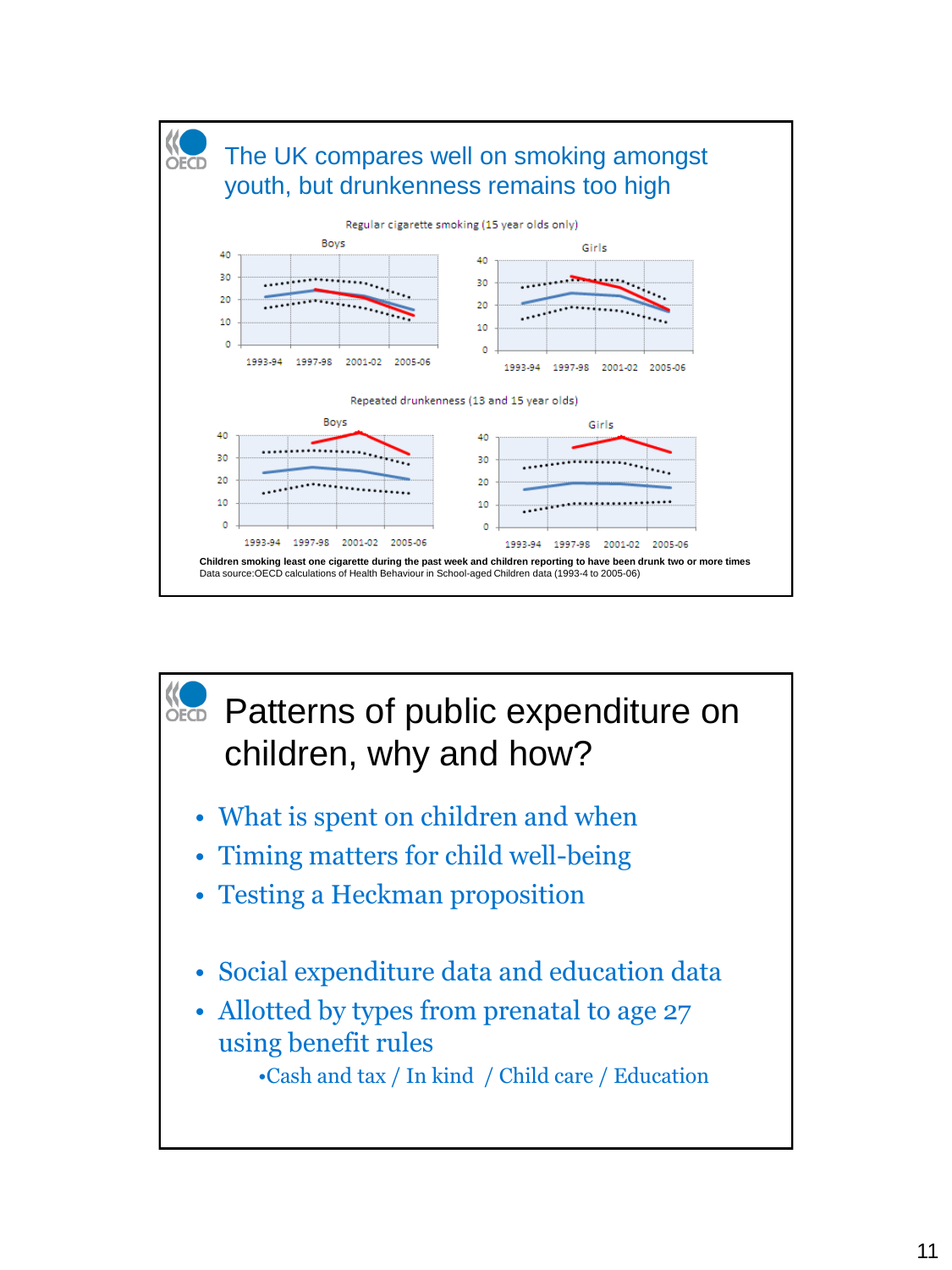#### **KO**<br>OECD The youngest children in Europe are most likely to be the poorest children

| 0-5 years                                                                                                                                                                    | 6-14 years                                                                 | <b>15-17 years</b>                      |
|------------------------------------------------------------------------------------------------------------------------------------------------------------------------------|----------------------------------------------------------------------------|-----------------------------------------|
| Austria, Belgium,<br>Bulgaria, Cyprus,<br>Denmark, Estonia,<br>Finland, France,<br>Hungary, Luxembourg,<br>Malta, Netherlands,<br>Slovenia, Sweden,<br><b>United Kingdom</b> | Czech Republic,<br>Germany, Ireland,<br>Italy, Poland,<br>Spain, Slovakia. | Greece, Latvia,<br>Lithuania, Portugal. |

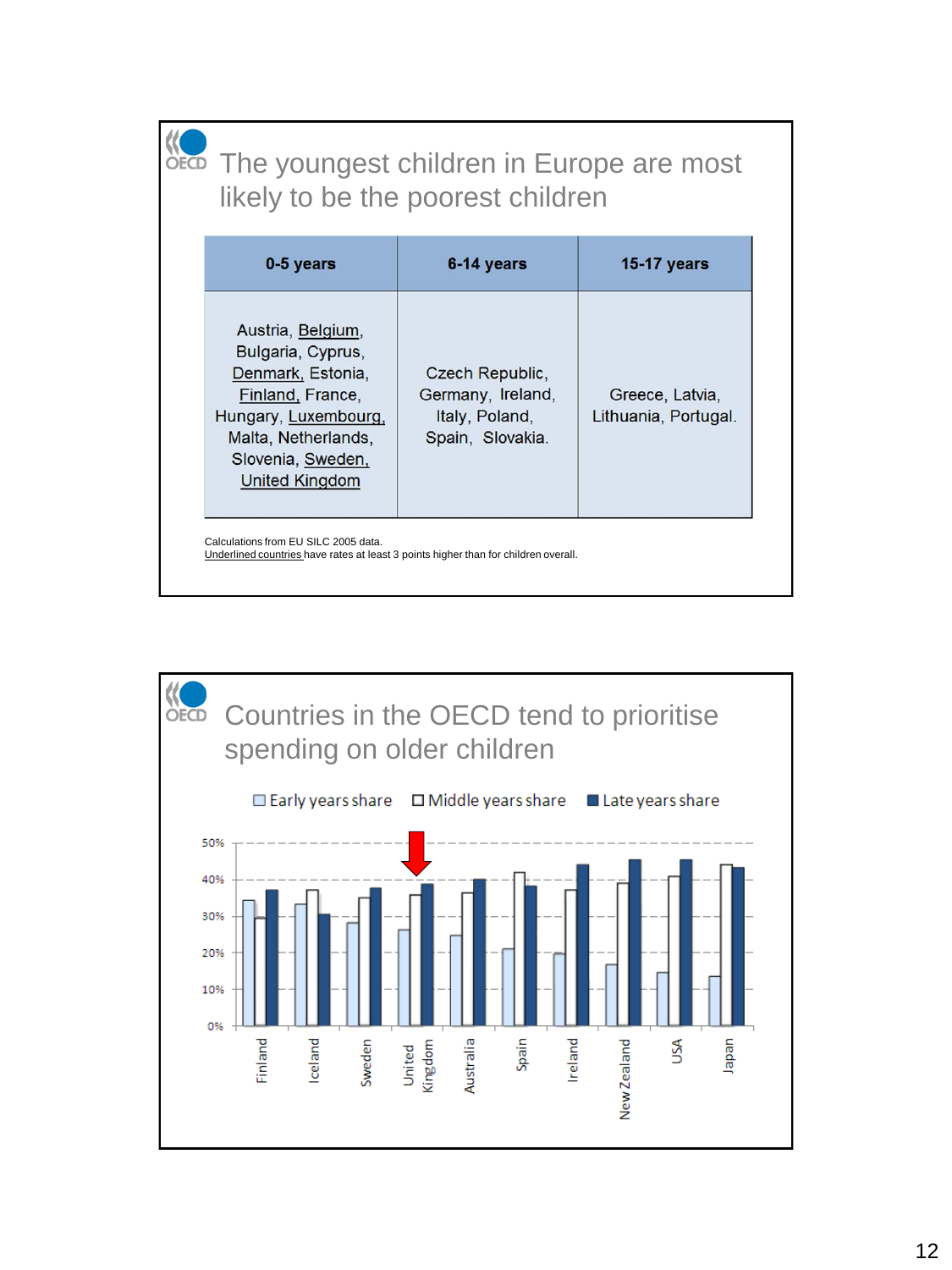

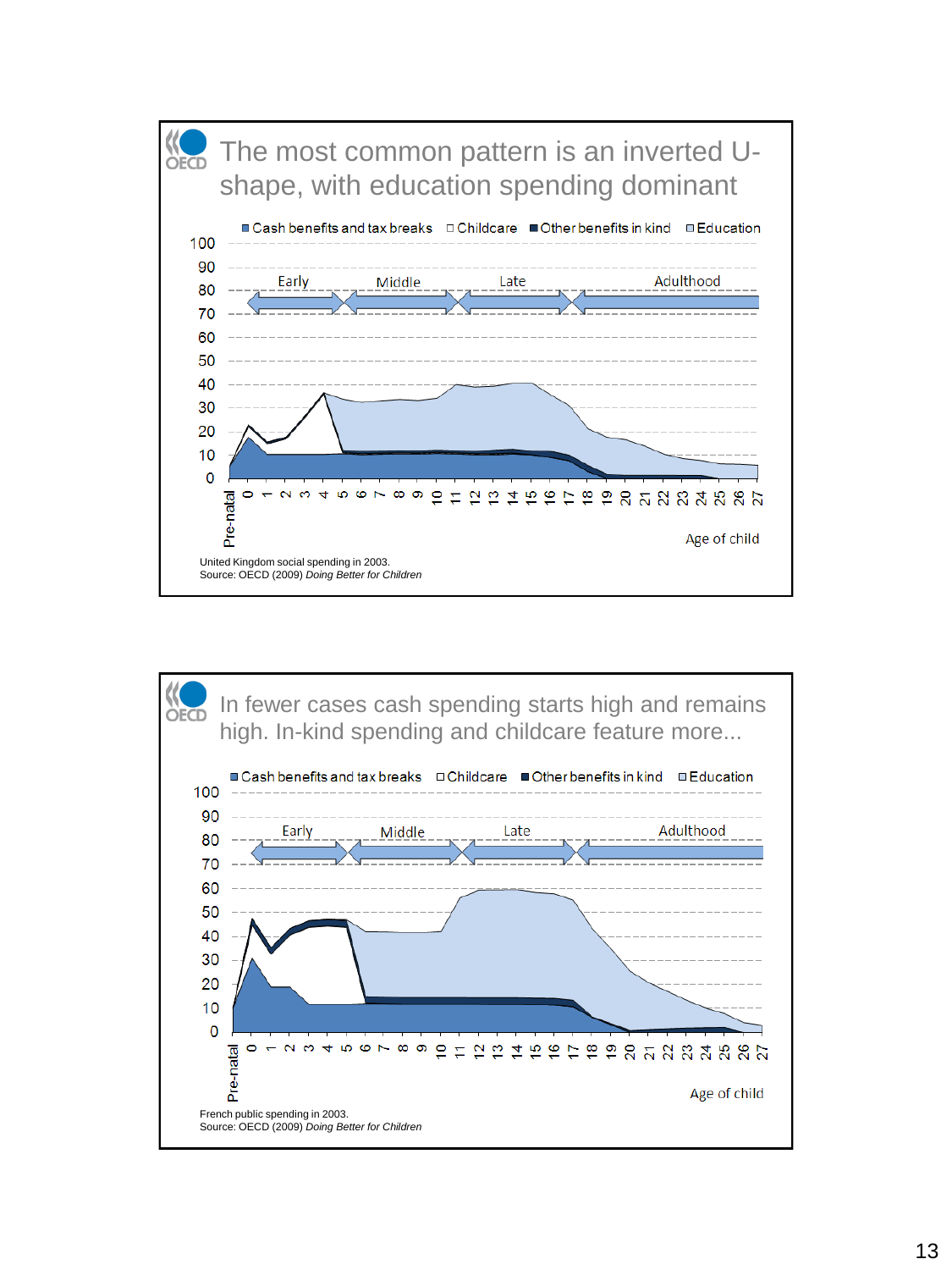

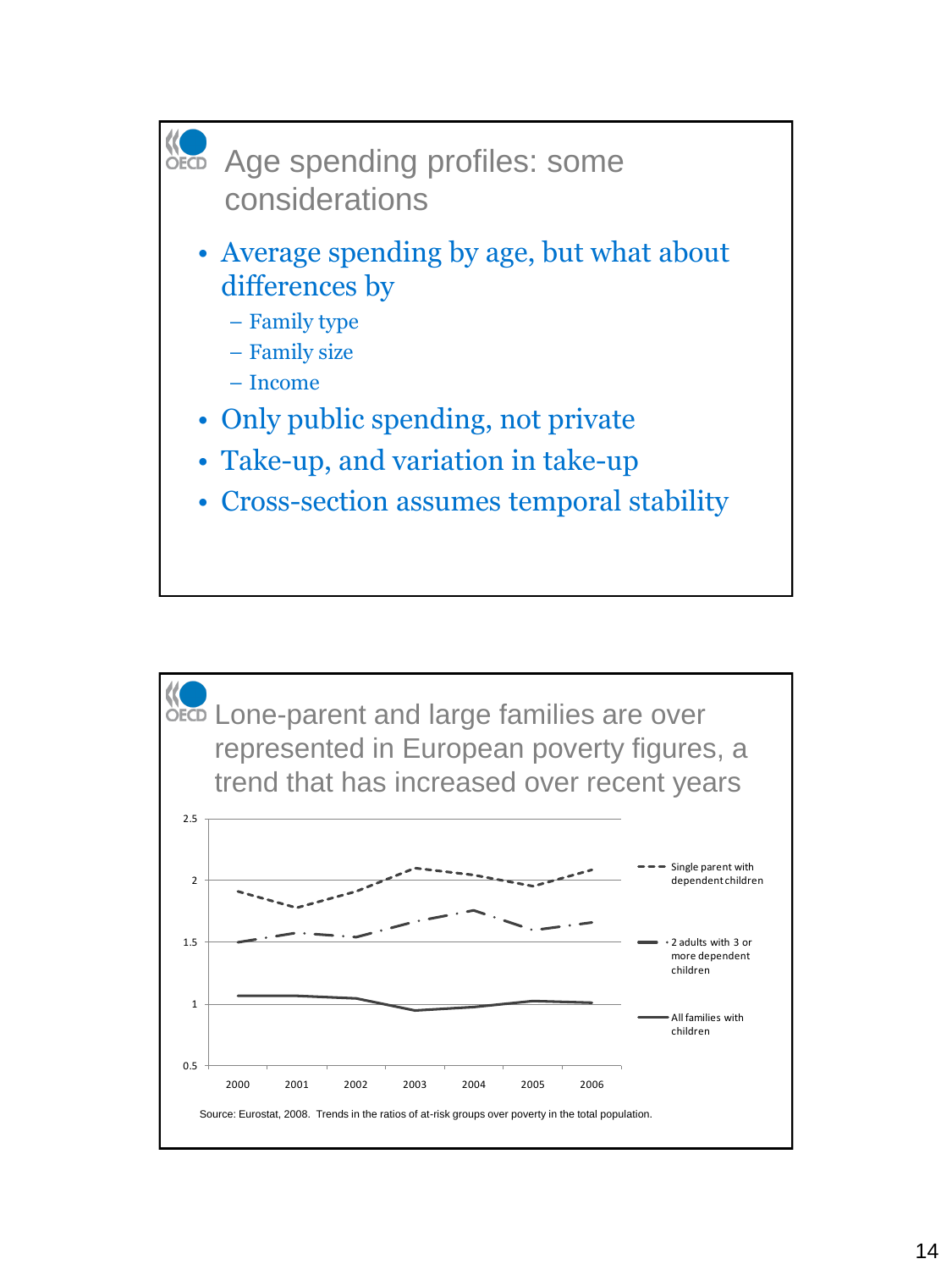

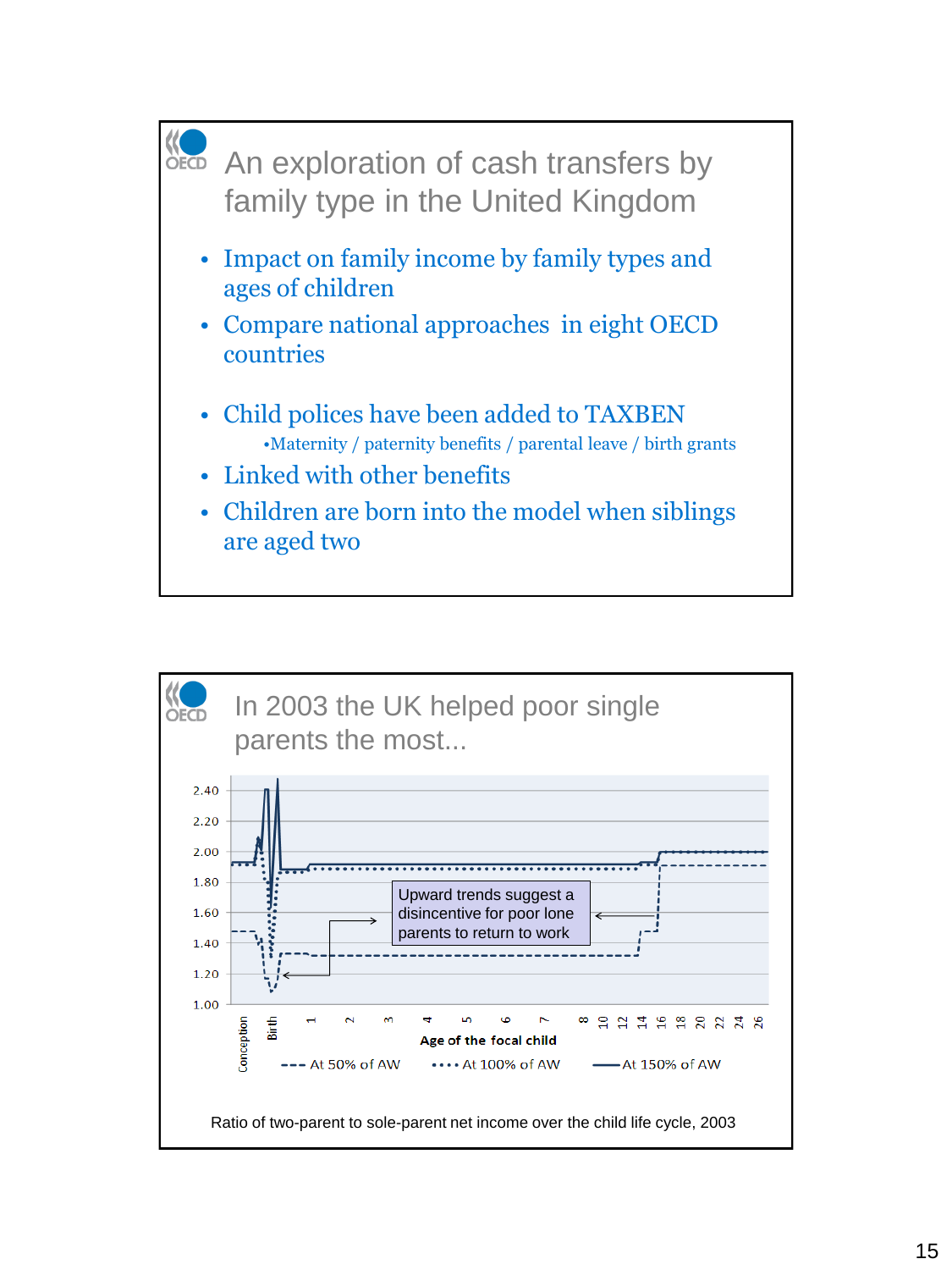

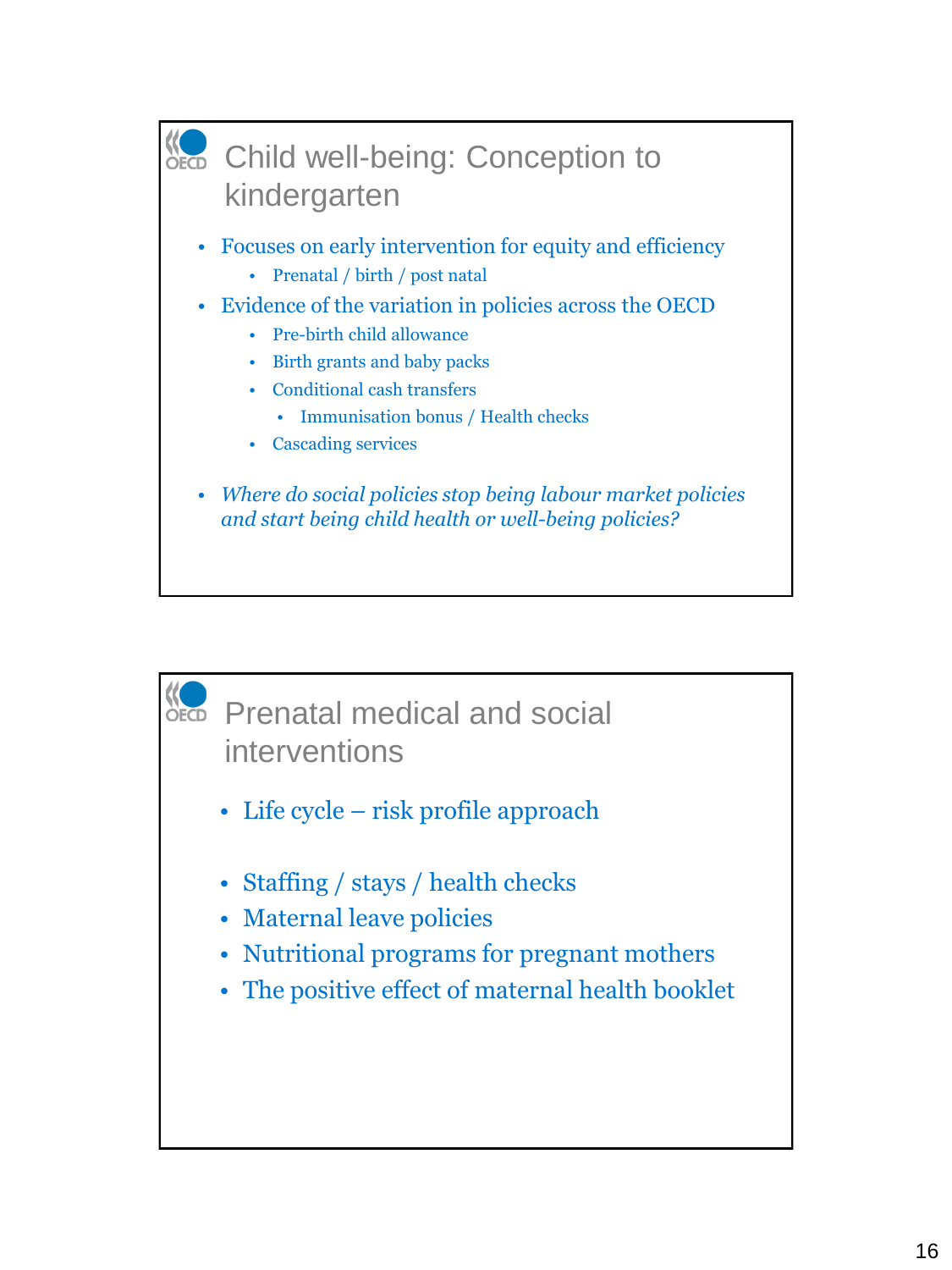

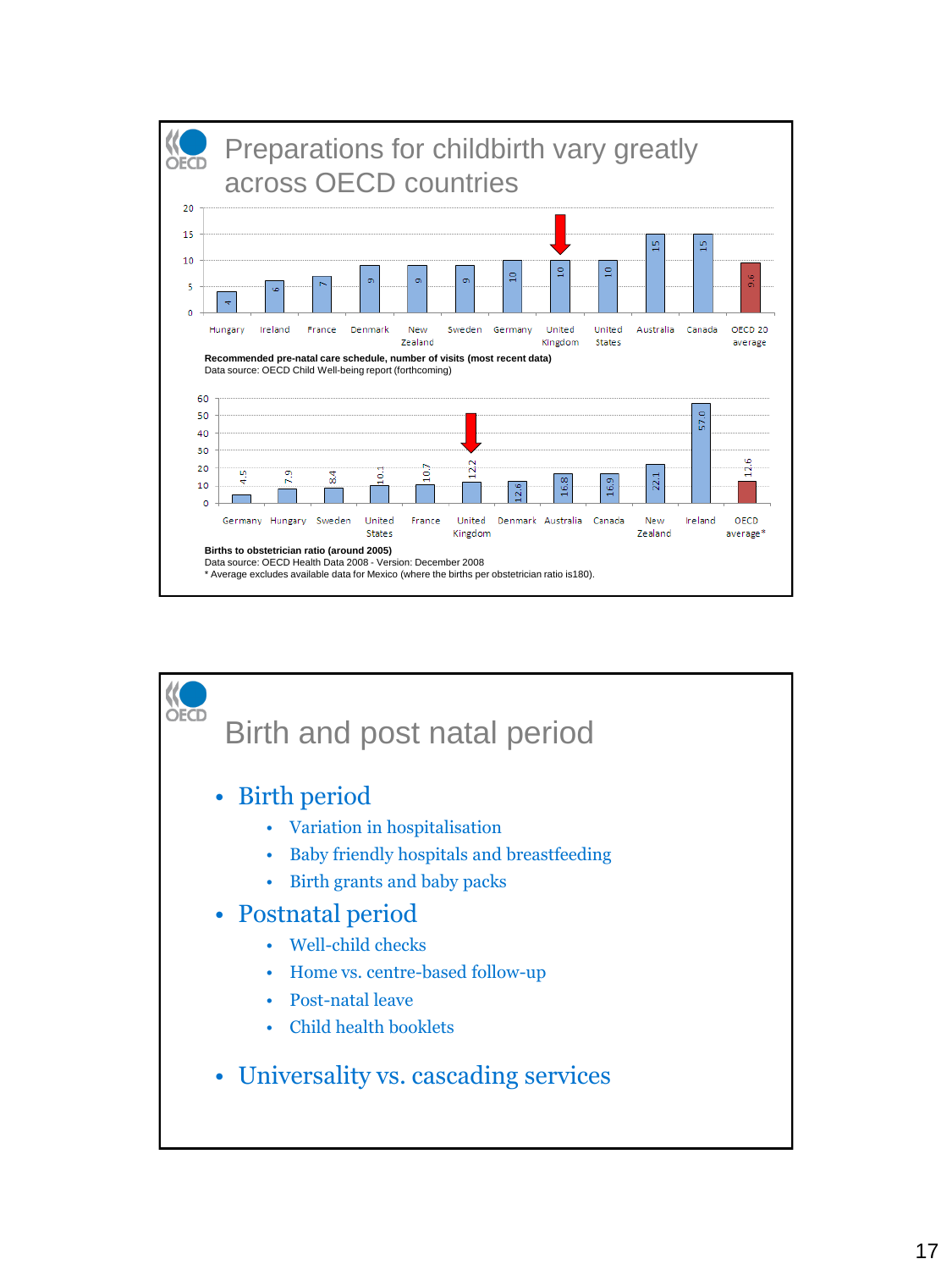

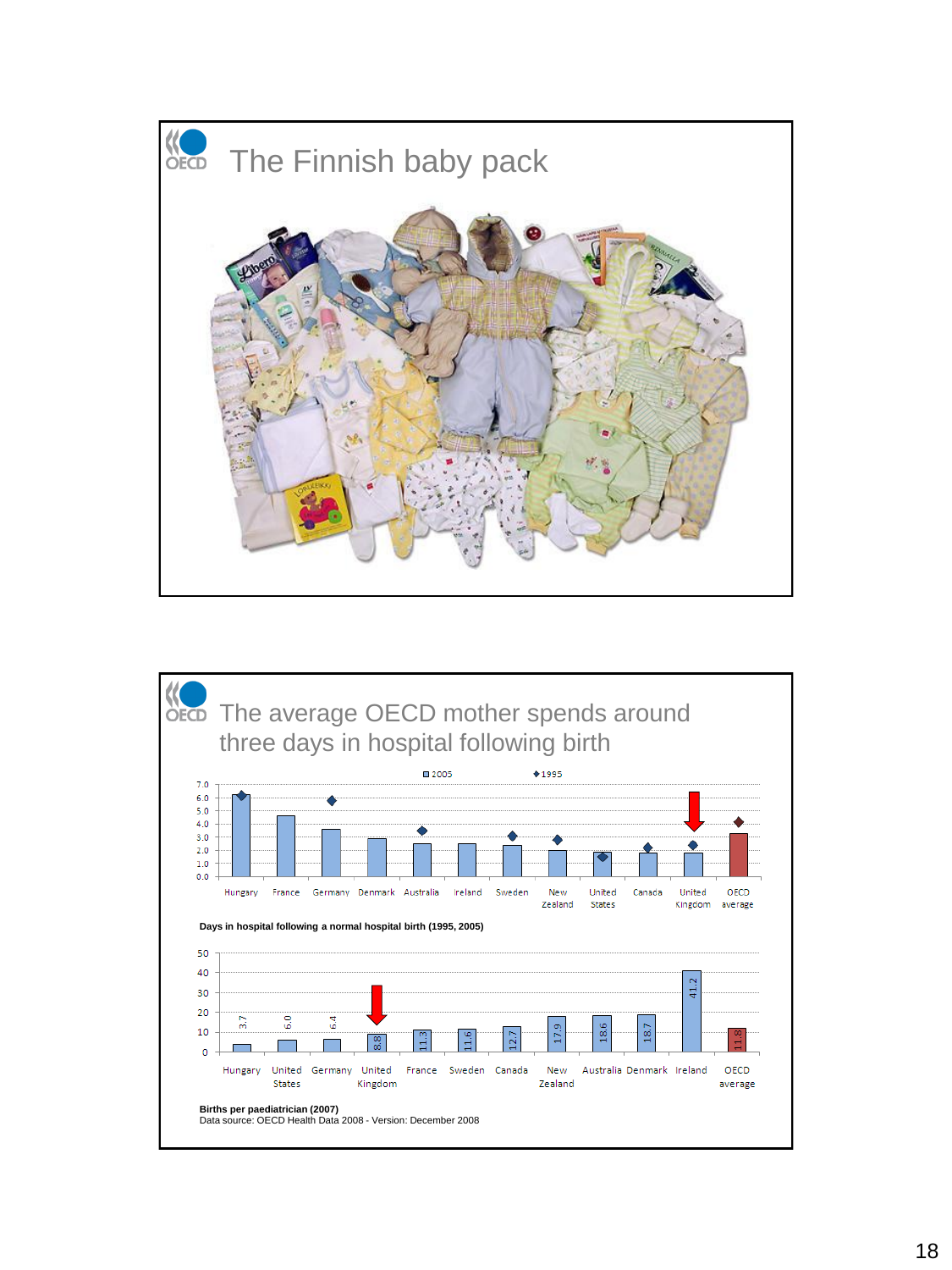

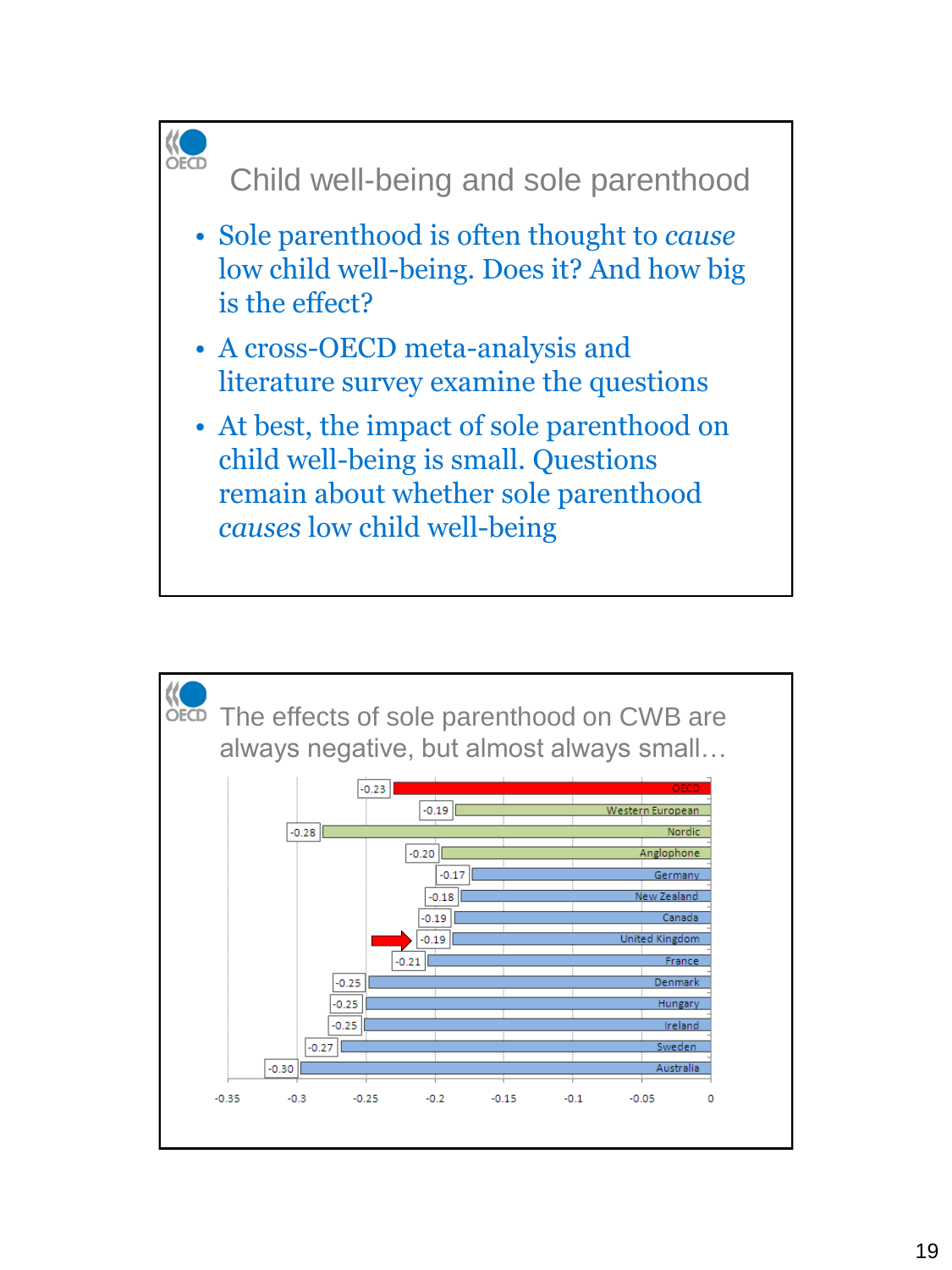

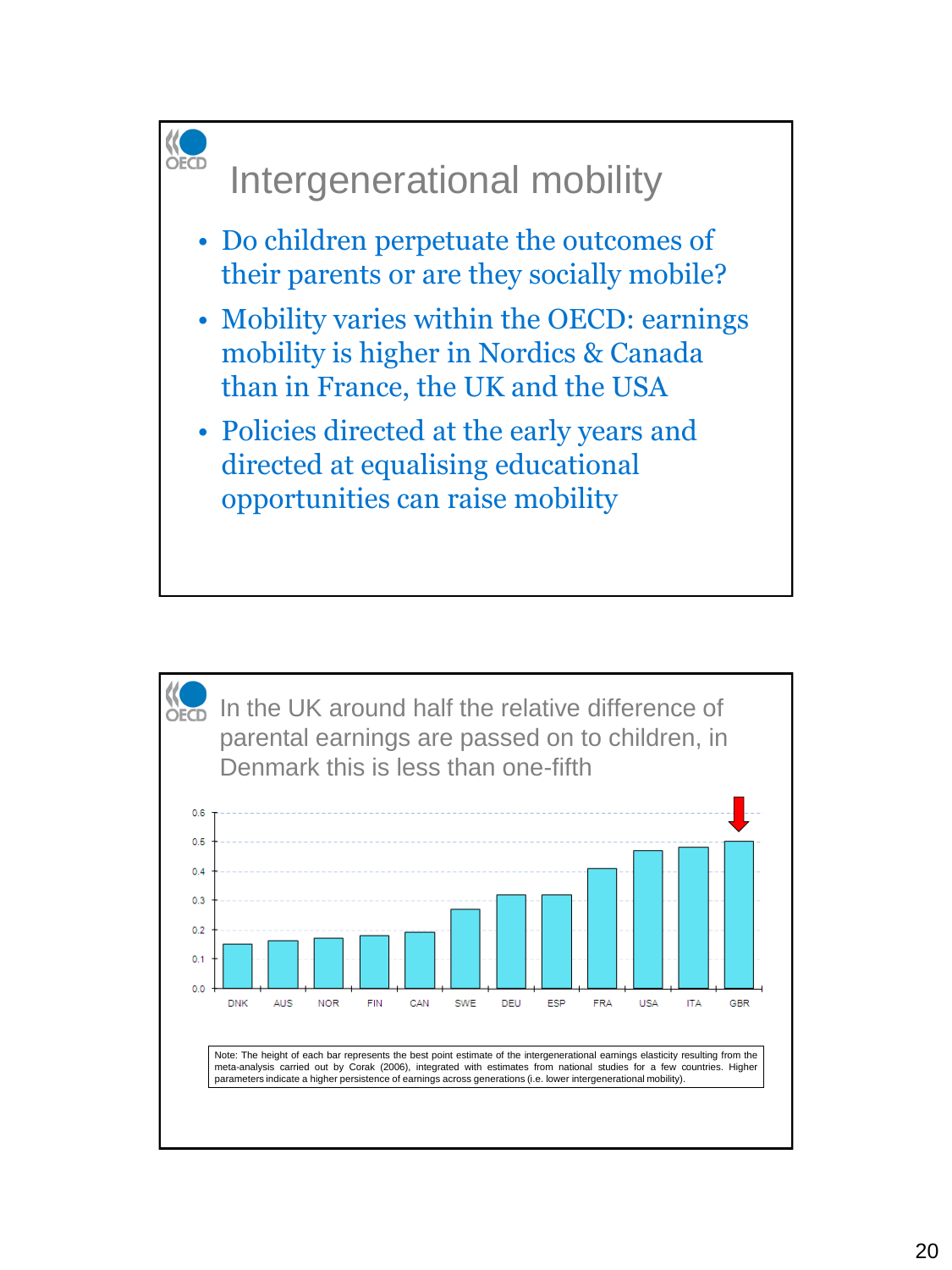

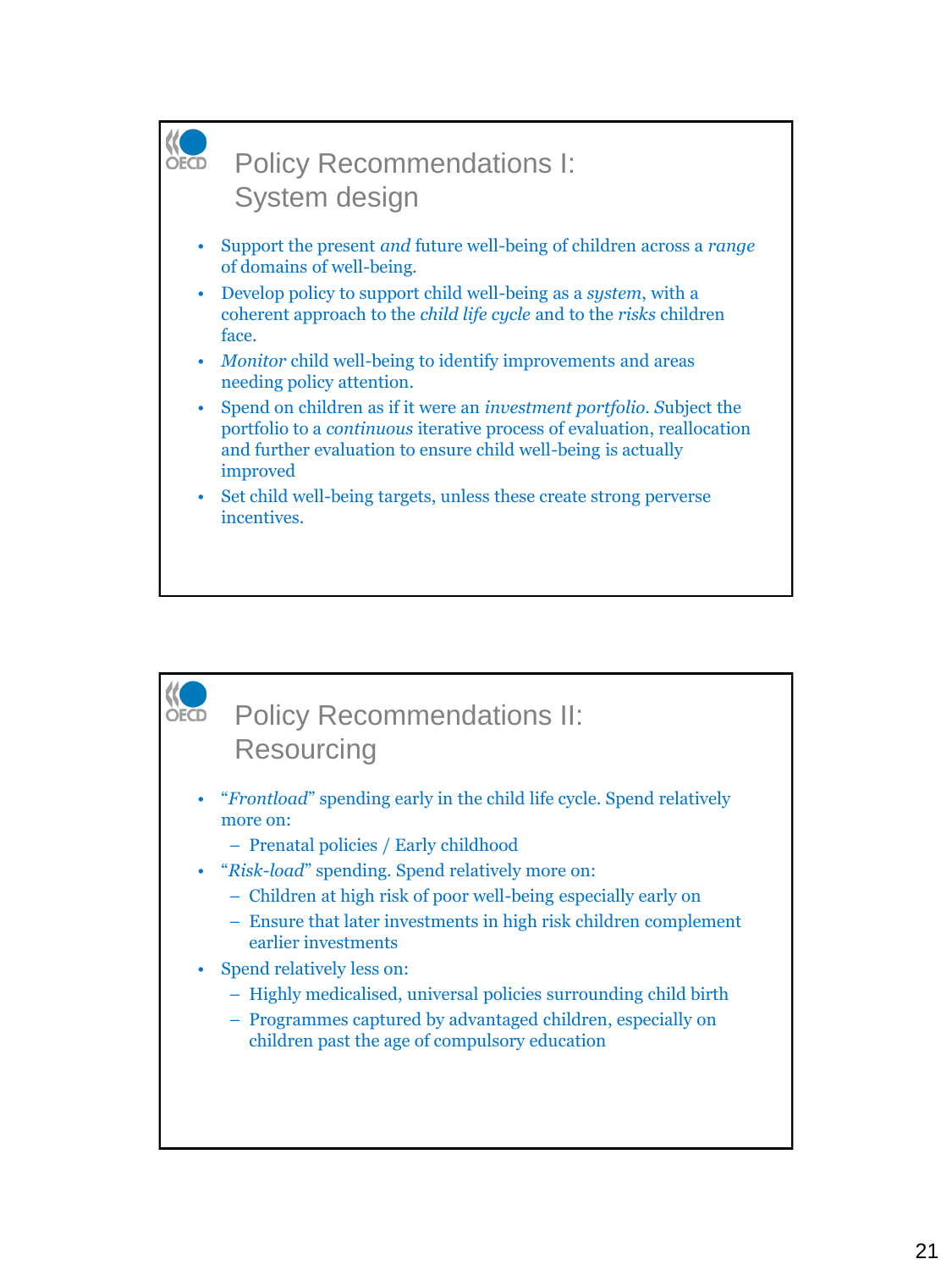

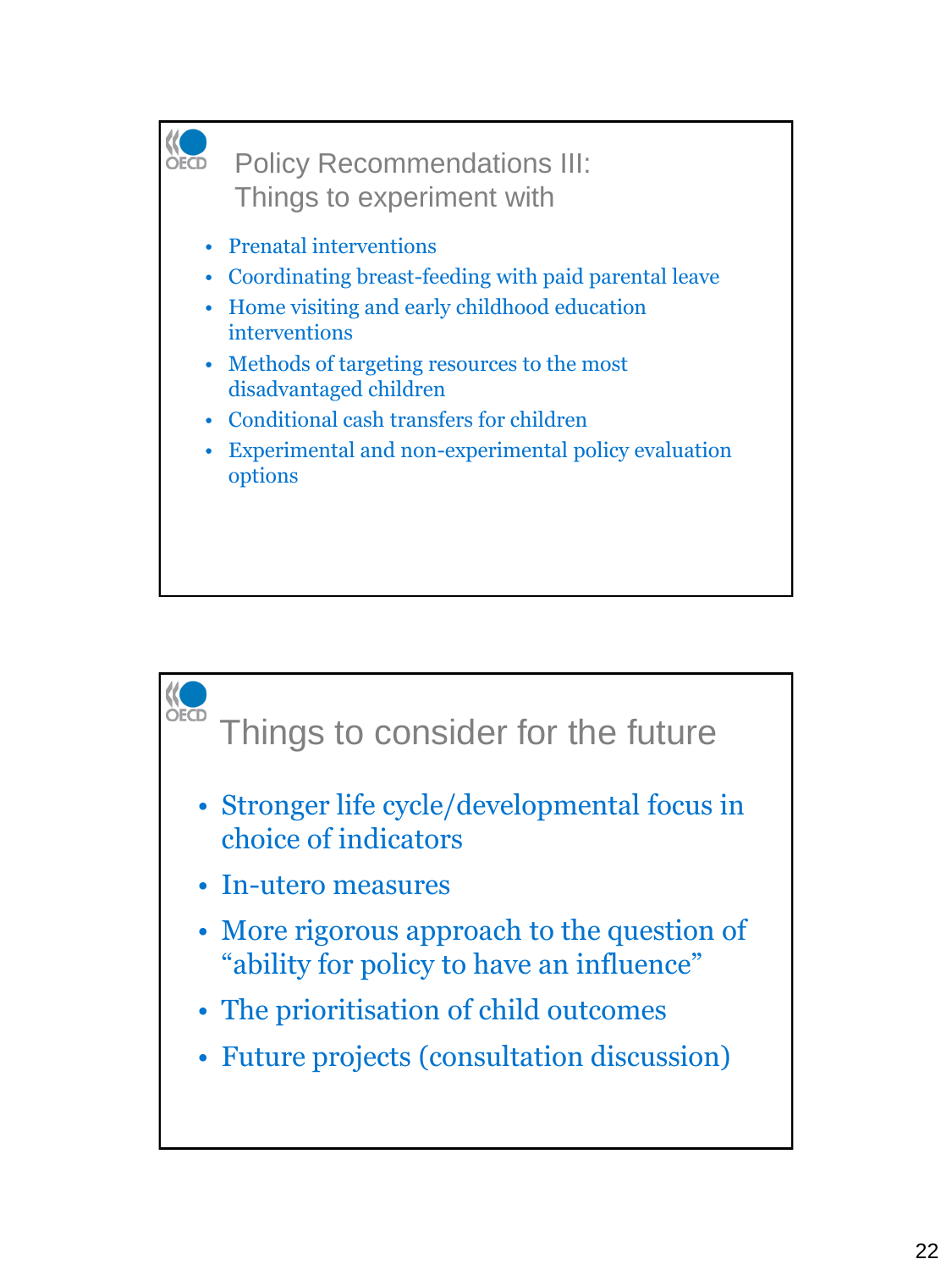